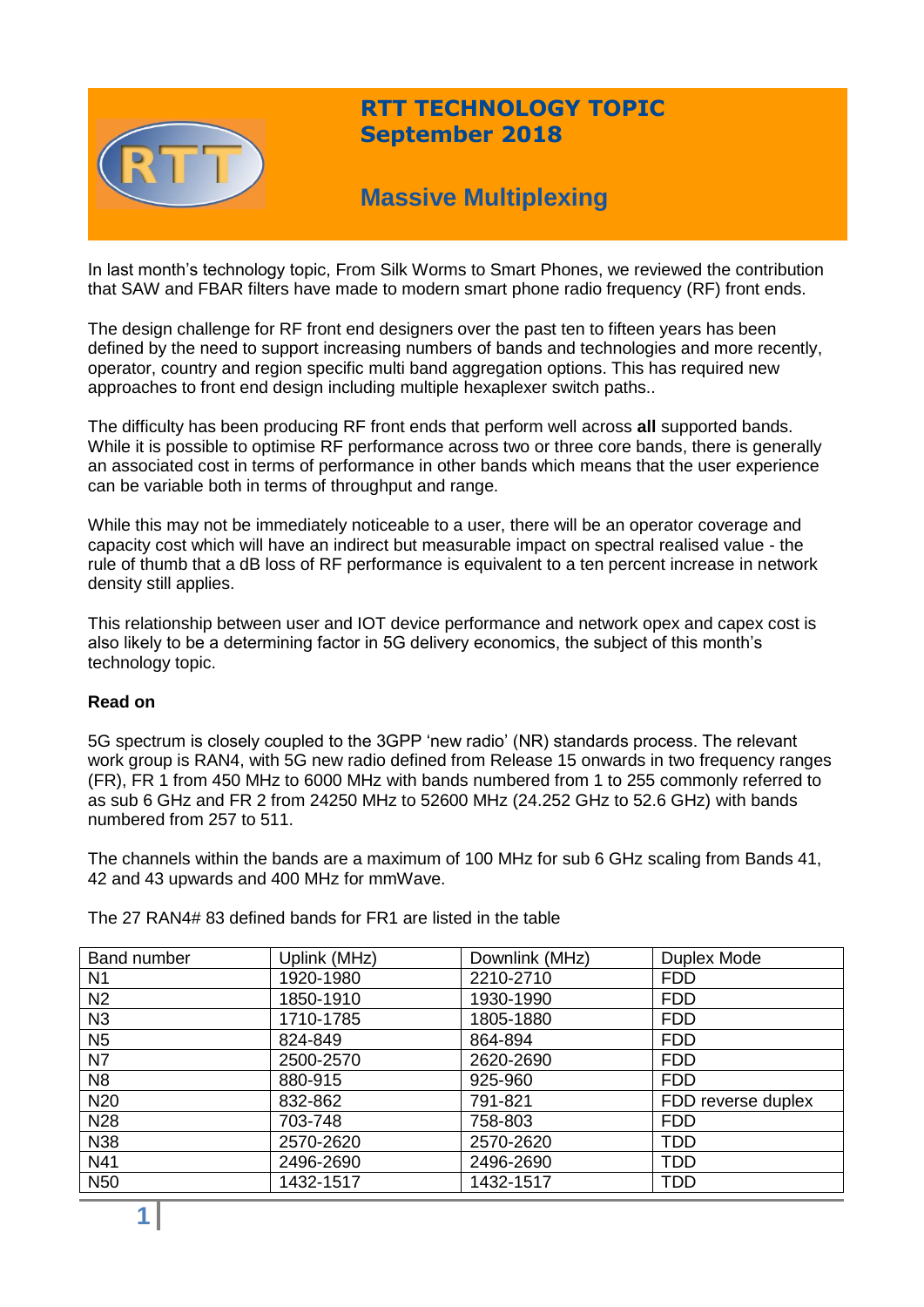| <b>N51</b> | 1427-1432 | 1427-1432 | <b>TDD</b>         |
|------------|-----------|-----------|--------------------|
| N66        | 1710-1780 | 2210-2200 | <b>FDD</b>         |
| N70        | 1695-1710 | 1995-2020 | <b>FDD</b>         |
| N71        | 663-698   | 617-652   | FDD reverse duplex |
| N74        | 1427-1470 | 1475-1518 | <b>FDD</b>         |
| N75        |           | 1432-1517 | <b>SDL</b>         |
| N76        |           | 1427-1432 | <b>SDL</b>         |
| <b>N77</b> | 3300-4200 | 3300-4200 | <b>TDD</b>         |
| N78        | 3300-3800 | 3300-3800 | <b>TDD</b>         |
| N79        | 4500-5000 | 4500-5000 | <b>TDD</b>         |
| <b>N80</b> | 1710-1785 |           | <b>SUL</b>         |
| <b>N81</b> | 880-915   |           | <b>SUL</b>         |
| N82        | 832-862   |           | <b>SUL</b>         |
| N83        | 703-748   |           | <b>SUL</b>         |
| <b>N84</b> | 1920-1980 |           | <b>SUL</b>         |
| <b>N85</b> | 2496-2690 |           | <b>SUL</b>         |

The supplementary uplink (SUL) is a new operational mode supporting a choice of lower band uplinks that can be paired with a 3.5 GHz downlink either using dual connectivity or aggregated.

Five of the defined sub 6 GHz bands are described as pioneering bands intended for early deployment (by 2020) including N77 in C band. This has been proposed in Japan as an 800 MHz pass band from 3.4-4.2 GHz implying a bandwidth ratio of over 20 % which implies challenging and costly front end filter specifications and or high out of band emissions. N78 would be more closely harmonised in different regions including Europe.

The other pioneer bands are N79 proposed by regulators in Japan, Russia and China and N28, formerly Band 28 also known as the APT 700 MHz (Asia Pacific) band which would be substituted by Band 20 where 28 is not available, for example in Europe.

Theoretical calculations support a claim that a 3.5 GHz downlink with massive MIMO gain would have similar range to a 700 MHz uplink from a handset but this would be significantly dependent on the real life efficiency of the 700 MHz antenna in the user or IOT device and base station antenna implementation.

There are also awkward second order and third order relationships between the sub GHz bands and Band 1 and the 3.5 GHz bands which will potentially degrade receive sensitivity.

Band number Uplink (GHz) Downlink (GHz) Duplex Mode N257 26.5-29.5 26.5-29.5 TDD<br>N258 24.75-27.5 24.75-27.5 N258 24.75-27.5 24.75-27.5 N259 31.8-33.4 31.8-33.4 N260 37-40 37-40

The FR2 bands in Release 15 are shown in the table below

The US, Korea and Japan are also planning to deploy in the 28 GHz band, coexisting with existing backhaul allocations and therefore supporting in band backhaul. Other regions are proposing other bands including 5.925-8.5 GHz, 10-10.6 GHz in Europe or 7.075-10.5 GHz and 15.35-17.3 GHz in Africa.

However there are also multiple band and technology combinations where LTE and 5G carriers are supported simultaneously either in band or intra-band. The options known as LTE and or 5G carrier combinations (CC) are listed in the table below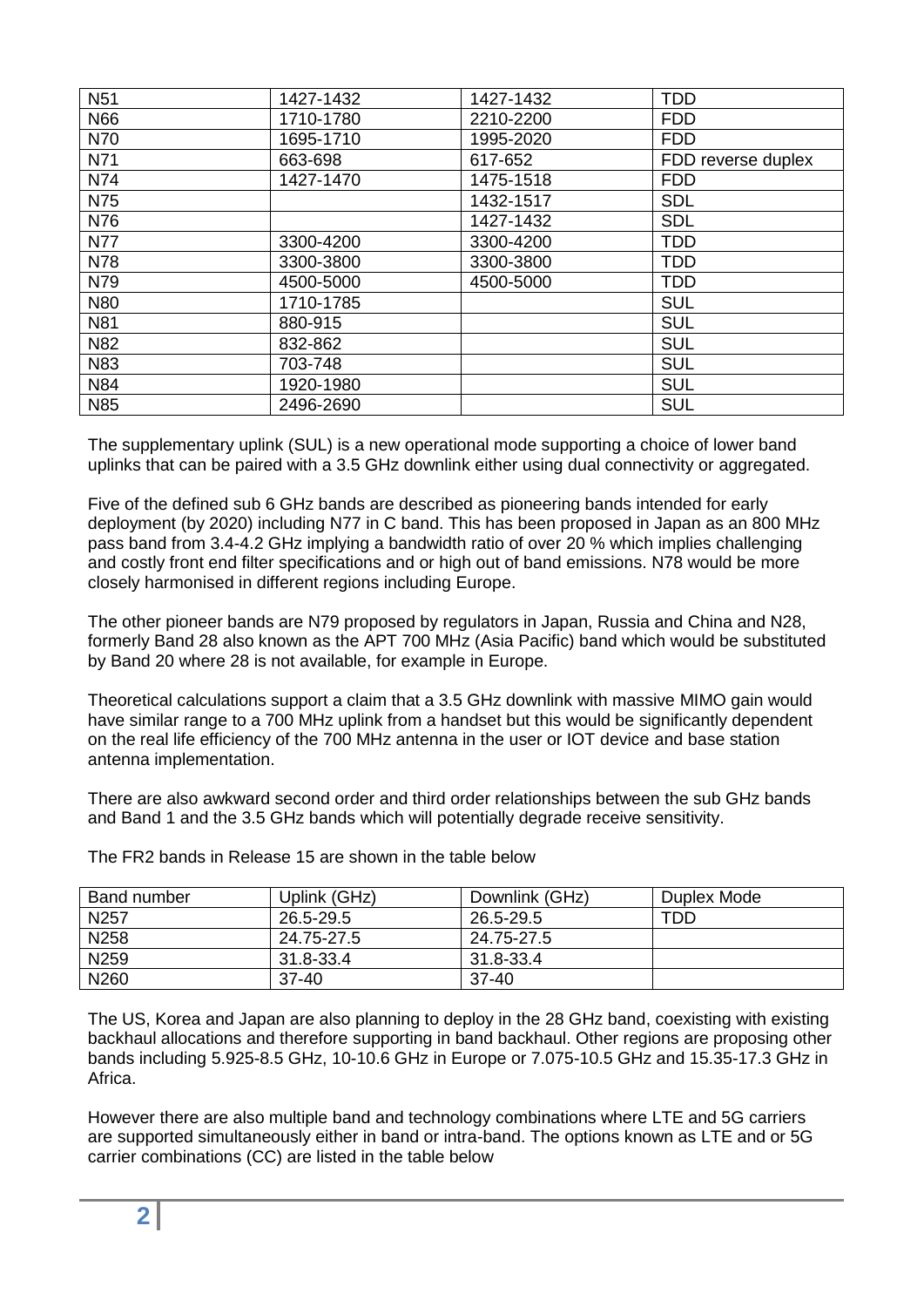| Carrier combination    | Total number of combinations proposed |
|------------------------|---------------------------------------|
| LTE 1CCNR 1CC          | 99                                    |
| LTE 2CC NR 1CC         | 101                                   |
| LTE_3CC_NR_1CC         | 69                                    |
| LTE_4CC_NR_1CC         | 24                                    |
| LTE 5CC NR 1CC         |                                       |
| CA intra-band x DL/1UL | $\overline{2}$                        |
| CA intra-band 2DL/1UL  | 13                                    |
| LTE_1UL_NR_ULDL        | 4                                     |
| LTE_1CC_NR_2CC         | 5                                     |
| LTE 2CC-NR 2CC         | 6                                     |
| LTE 3CC NR2CC          | 4                                     |
| LTE_4CC_NR_2CC         |                                       |
| Total                  | 329                                   |

This prompts some general comments.

In LTE, there are presently something approaching 50 band options and about 100 potential channel aggregation options.

In practice it is only economic in terms of dollar cost and performance cost to support a sub set of these bands in an LTE phone or IOT device, typically 12-14 bands with limited aggregation. Release 15 and subsequent Releases will expand these 50 bands to 500 bands with over 300 aggregation combinations.

This includes higher C band and Ku, K and Ka band where SAW and FBAR filters have to be replaced with ceramic filters. Ceramic filters become more manageable in terms of their real estate footprint in a phone at these higher frequencies but there is still a finite limit to how many filters can be included in a hand held user device or low cost compact power efficient IOT terminal.

Additionally a decision needs to be taken on how power amplification is realised. In a non-standalone network where an LTE connection anchors 5G, the user/IOT device would be required to maintain two uplink connections, one for LTE and one for 5G NR. Using one amplifier would split the available power across the two uplinks, limiting uplink range. Using multiple amplifiers would drain power and produce internal heat rise and frequency stability issues and introduce additional cost and weight.

While it could be argued that user to user /device to device interference could be managed to an extent by beam forming (spatial separation of wanted and unwanted signal energy) this does not solve internal interference issues which include unwanted reciprocal mixing and receive desensitisation.

Additionally, beam shaping and beam forming relies on accurate phase offsets being maintained across all antenna elements. This can be realised effectively across relatively narrow bandwidths either side of a single centre frequency but having to support many different bands, many with wide pass bands, will limit range gain. The range gain and throughput calculations for 5G assume either a 256 or 512 element antenna array on the base station and an 8,16 or 32 element array in the handset or IOT device. These arrays could be designed to be broad band, for example by switching in additional element lengths, but getting them to beam form efficiently as well will be challenging in terms of processing overhead, size and cost even for networks working at Ku band and above and very challenging for C band (3.5 GHZ for example).

This will mean that LTE-5G phones could potentially deliver high data rates in ideal signal to noise environments by exploiting multiplexing gain across multiple bands but MIMO gain would be marginal which would mean that the phones will perform poorly in rural and outer urban areas.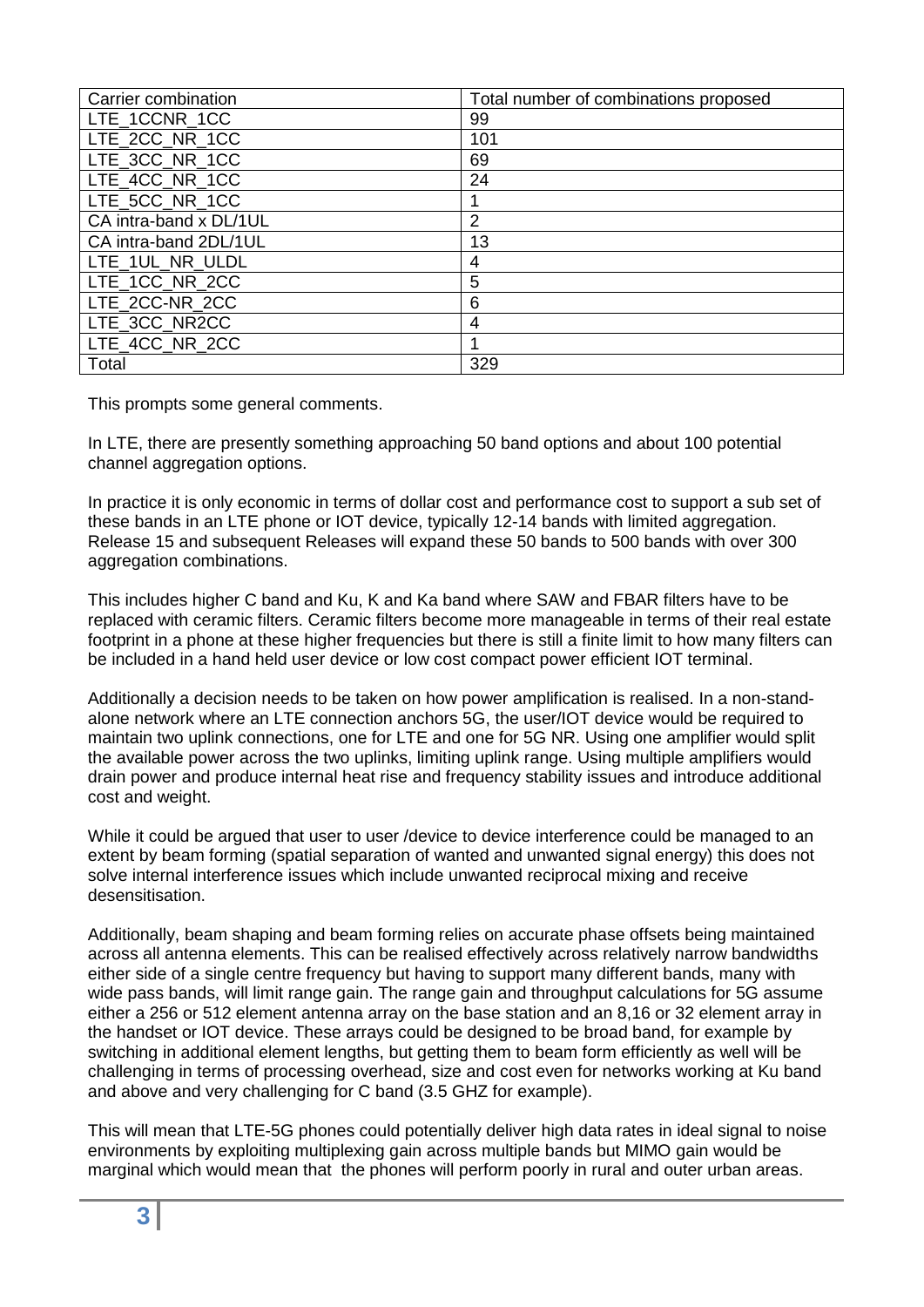This would seem to suggest that adding satellite connectivity into phones would be particularly useful.

However the LTE-5G new radio standards are not satellite friendly.

The proposed extended FR1 C band and FR2 Ku, K and Ka band spectrum options are proposed as TDD deployed in bands that are either expected to coexist or be adjacent to satellite FDD uplinks and downlinks.

Apart from the timing and clocking issues of TDD, the 100-400 MHz channel raster allocations for 5G are expected to co-exist with the 250 MHz channel raster used in satellite uplinks and downlinks which then scale to 1 GHz and 2 GHz pass bands in V and W band and E band.

The channel throughput constraints in 5G are countered by the use of 1024 QAM (assuming high SNR) which could cause significant spectral splash into adjacent channels including satellite receive channels. Other modulation options with less envelope variation are supported including lower order QAM and BPSK though there is no support for the default PASK used in most satellite transponders. Note that PASK is used to deliver maximum RF Power amplifier efficiency and would be equally useful for terrestrial node B transceivers in applications where energy is scarce and expensive – rural Africa and Latin America being two examples.

In order to improve bandwidth efficiency, 5G resource blocks are supported to the band edge, for example the whole 20 MHZ of a 20 MHz carrier compared to LTE where 100 resource blocks sit within an 18 MHz channel in a 20 MHz carrier. This trades in band efficiency against higher Out of Band (OOB) transmissions.

The 3GPP standards process is therefore producing the worst possible coexistence conditions, guaranteeing adversarial arguments over future 5G to satellite protection ratios. Vertical to horizontal power separation will solve some of these problems but not all of them.

This seems perverse given that the FCC has decreed that OneWeb has the regulatory authority to deploy a minimum of 720 satellites and a maximum of 1980 satellites into low earth orbit at 1200 kilometres using Ku band spectrum with full deployment by 2027. Space X has clearance to deploy 4425 satellites using Ku and Ka band again with a nine year deployment requirement with 50% deployment within six years. In telecoms time this is the equivalent of tomorrow and would produce two networks with complete global land and sea coverage where at least one satellite will be nearly always overhead nearly all the time.

Having regulatory clearance to do something is of course no guarantee that things will actually happen as planned or scheduled and there are many factors that may limit these roll out plans including resistance from incumbent GSO, MEO and LEO operators concerned about the rate of rate reduction implied by bringing so much space based bandwidth into the market in such a relatively short time scale.

To put this into perspective, there is minimal public domain information about Mr Musk's satellites and satellite constellation except that it will be inter satellite switched.

For fund raising reasons, (One Web is invested by Virgin, Softbank, Coca Cola, Bharti, Qualcomm and Airbus), Mr Wyler has needed to be more forthcoming with detail and the statistics are startling.

The OneWeb constellation will not be inter-satellite switched. The impact of this decision is debatable. The satellites are simpler and lower cost but dependent on expensive earth stations.

On the other hand the shift of satellite TV from satellite to fibre releases significant earth station uplink and downlink bandwidth. More compelling are the performance statistics.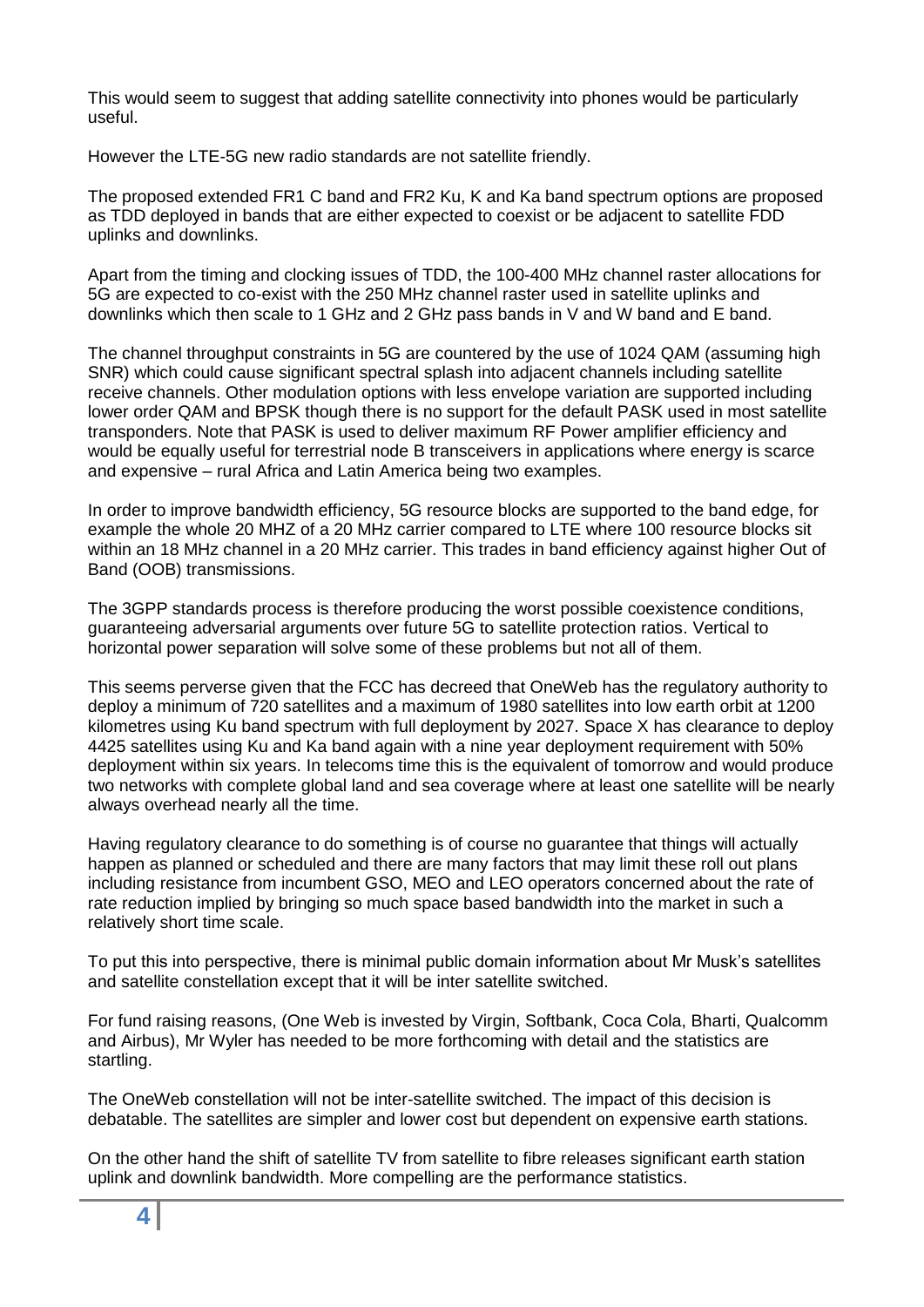The cost of getting to space is measured by weight. The OneWeb satellites being built by Airbus in Toulouse and Florida are, unusually, lighter than planned, weighing in at 145 kilogrammes. Each 14.5 kilogrammes yields 1 gbps of throughput.

With nearly 2000 satellites in orbit and ten gbps per satellite that suggests a 20 terabit per second network with Mr Musk probably thinking about something significantly larger with tighter more controllable latency than anything deliverable across future 5G terrestrial networks.

And no site costs, no electricity costs and the bandwidth where you need it when you need it with a higher flux density than 5G in many urban and rural environments.

There are many reasons to expect that the satellite industry will not live up to the present heightened expectations fuelling an investment frenzy in launch capacity courtesy of Mr Musk, Mr Bezos of Blue Origin/ Amazon, Mr Zuckerberg, (US President Elect 2030?), Mr Branson and Peter Beck (Hello New Zealand)) not to mention the regional investment of the Indian and Chinese and Indonesian and Brazilian and European (and British?) space industries.

On the other hand, the telecommunications industry has a history of springing surprises. The long distance latency gain that inter-satellite switched high count LEOS deliver over fibre might be the biggest of these.

## **Ends**

## **New Book - 5G and Satellite Spectrum, Standards and Scale**

Our new book, **5G and satellite spectrum, standards and scale** is now available from Artech House.

**<http://uk.artechhouse.com/5G-and-Satellite-Spectrum-Standards-and-Scale-P1935.aspx>**

Geoff will be presenting a paper on 5G and satellite coexistence issues at a Cambridge WIreless Radio Technology event at the University of Bristol on Tuesday 18<sup>th</sup> September **<https://www.cambridgewireless.co.uk/events/radio-technology-5g-making-it-work/>**

And co-hosting with other members of the Wireless Heritage SIG *Sixty Years of Satellites from Sputnik to Space X* at the Science Museum on Friday October 5<sup>th</sup>

**<https://www.cambridgewireless.co.uk/events/sixty-years-satellites-sputnik-space-x/>**

## **About RTT Technology Topics**

RTT Technology Topics reflect areas of research that we are presently working on. We aim to introduce new terminology and new ideas to help inform present and future technology, engineering, market and business decisions.

The first technology topic (on GPRS design) was produced in August 1998. 20 years on there are over 220 technology topics **[archived on the RTT web site.](http://www.rttonline.com/sitemap.html)**

Do pass these Technology Topics and related links on to your colleagues, encourage them to join our **[Subscriber List](mailto:geoff@rttonline.com?subject=Please%20put%20me%20on%20the%20RTT%20Push%20List)** and respond with comments.

## **Contact RTT**